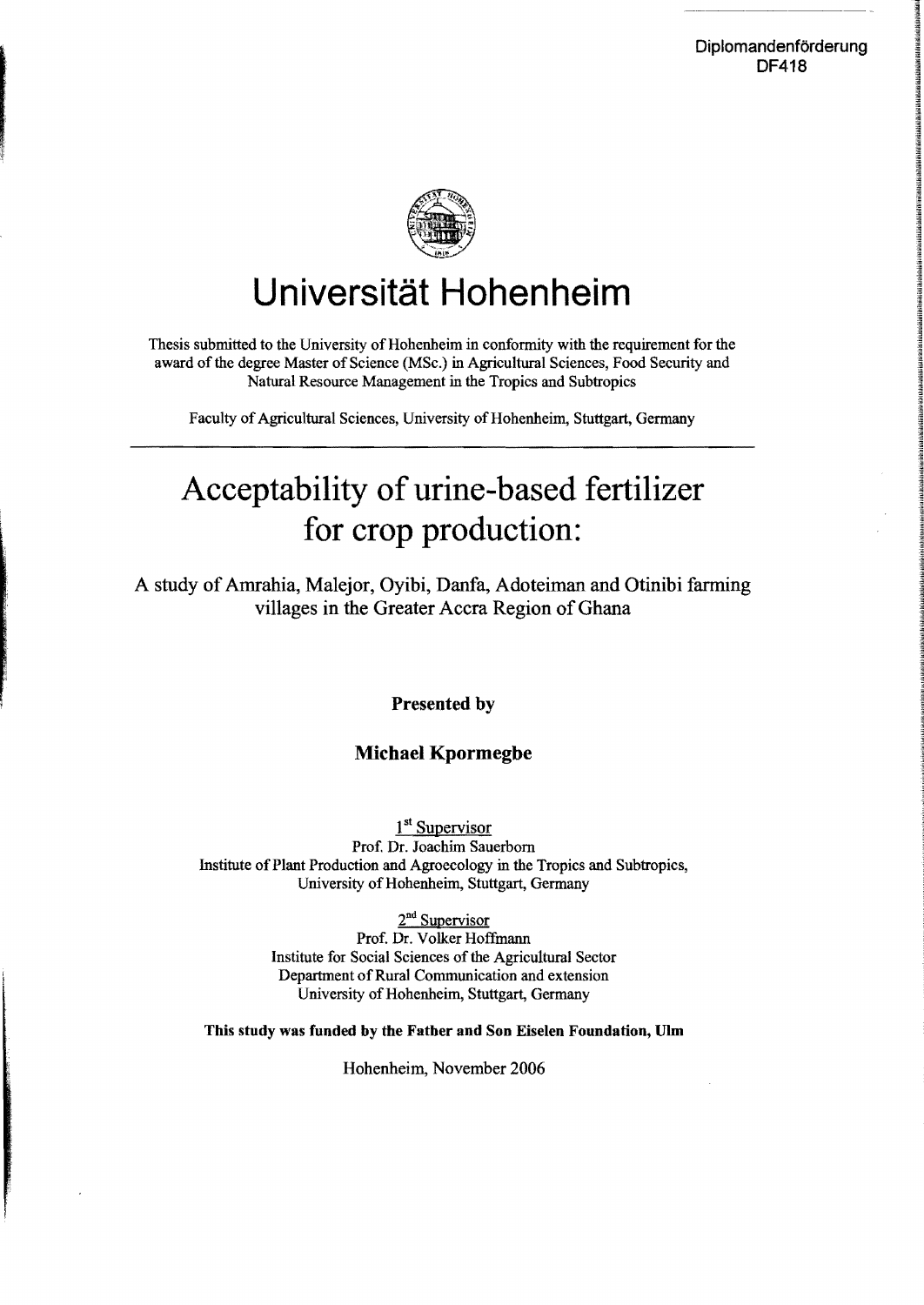## **7 Summary**

The agricultural productivity of sub-Sahara Africa has been poor due to poor soil fertility. Reduced fallow periods coupled with short growing seasons without external nutrient input has led to over use of the agricultural lands, characterized by negative nutrient balance.

In Ghana low soil fertility as a consequence of nutrient depletion has been identified as a major cause for stagnating and even declining crop yield per unit area. Mineral fertiliser use has been found not to be an alternative due to budgetary constraints.

The use of ecological sanitary products has been suggested as promising alternative to the use of mineral fertiliser. Ecological sanitation protects the environment and human health by recycling human waste which is returned to the soil as nutrients which is desperately lacking in the agricultural lands of most developing countries.

Against this background, the study attempts to find the acceptance level of ESAP in general and human urine in particular as soil fertiliser among farmers near VVU where already functioning ecological sanitation facilities are in place.

Religious or socio-cultural factors which may be apt to influence farmers' acceptance or rejection of the product were also investigated.

57 farmers from the nearby villages were interviewed using semi-structured questionnaire. Data collected ranged from personal, farm operations through to acceptability of urine-based fertiliser for crop production.

The study results show that generally almost all interviewed farmers do not apply any kind of manure onto their fields. They assume their soils are fertile enough and that low yields per hectare is due to poor precipitation. They mainly raise annuals, especially cassava and maize, which tend to exhaust the soil of its nutrients quicker. Among those who used some level of manure, 30% use mineral fertiliser and 50% use animal excreta basically to nurse vegetables. Some reasons cited by farmers for not using mineral fertiliser are the high cost and also fear of it destroying the soil in the long run among others.

Less than 10% of the farmers practise composting as an alternative method of improving the fertility of the soil.

Investigation into the use of human excreta for crop production revealed that none of the interviewed farmers currently use it. However, 3.5 % of them have used human faeces before with the rest neither having used human faeces nor urine for crop production before.

Almost all farmers interviewed have neither religious nor socio-cultural objections to the use of human excreta for agriculture. About 60% agreed that it is good to use but at the same time expressed health concerns. With regard to the use of human urine, farmers agreed that it has good potential and are willing to try it. However when made to rank human excreta among animal excreta and mineral fertiliser, human excreta was ranked last behind mineral fertiliser.